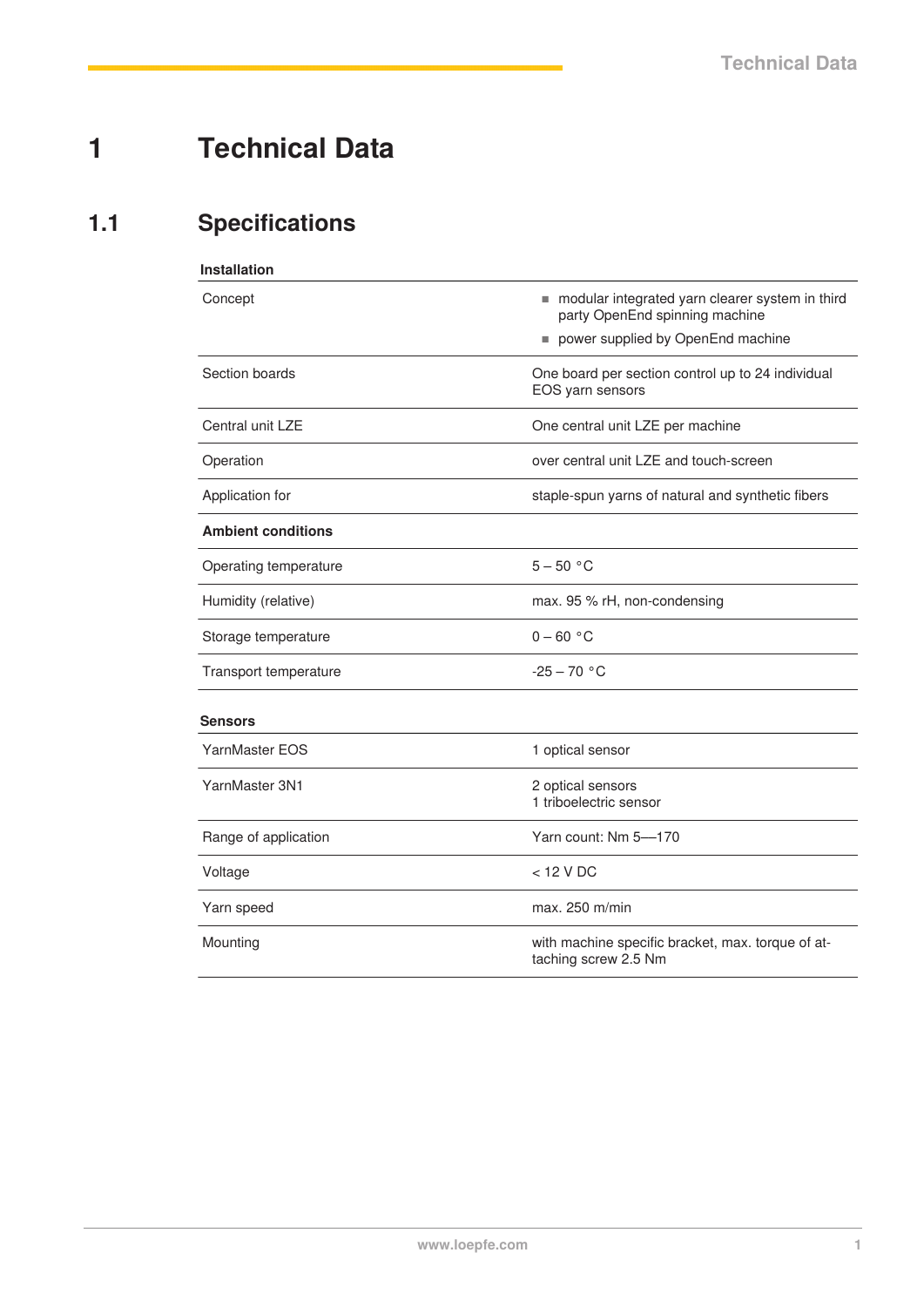| <b>Section electronic (SE)</b>                   |                                                                                          |
|--------------------------------------------------|------------------------------------------------------------------------------------------|
| Voltage                                          | 24 V DC +10 % / max, 400 mA with 24 sensors                                              |
| Rotor count<br>varies with machine type          | max. 24 rotors                                                                           |
| <b>SE-Bus repeater</b> (required with $> 20$ SE) |                                                                                          |
| Voltage                                          | 24 V DC +10 % /250 mA                                                                    |
| Mounting                                         | individually in section electronic compartment                                           |
| <b>Central unit LZE</b>                          |                                                                                          |
| Display                                          | Touch-screen with LCD color display                                                      |
| User interface                                   | multilingual                                                                             |
| Voltage                                          | 24 V DC +10 % /1100 mA<br>or via AC/DC pwr converter with 90-264 V<br>AC /50-60 Hz input |
| Dimensions WxHxD                                 | 483x266x70 mm                                                                            |
| Weight                                           | 5.0 kg                                                                                   |
| Mounting                                         | individually into Headstock                                                              |
|                                                  |                                                                                          |